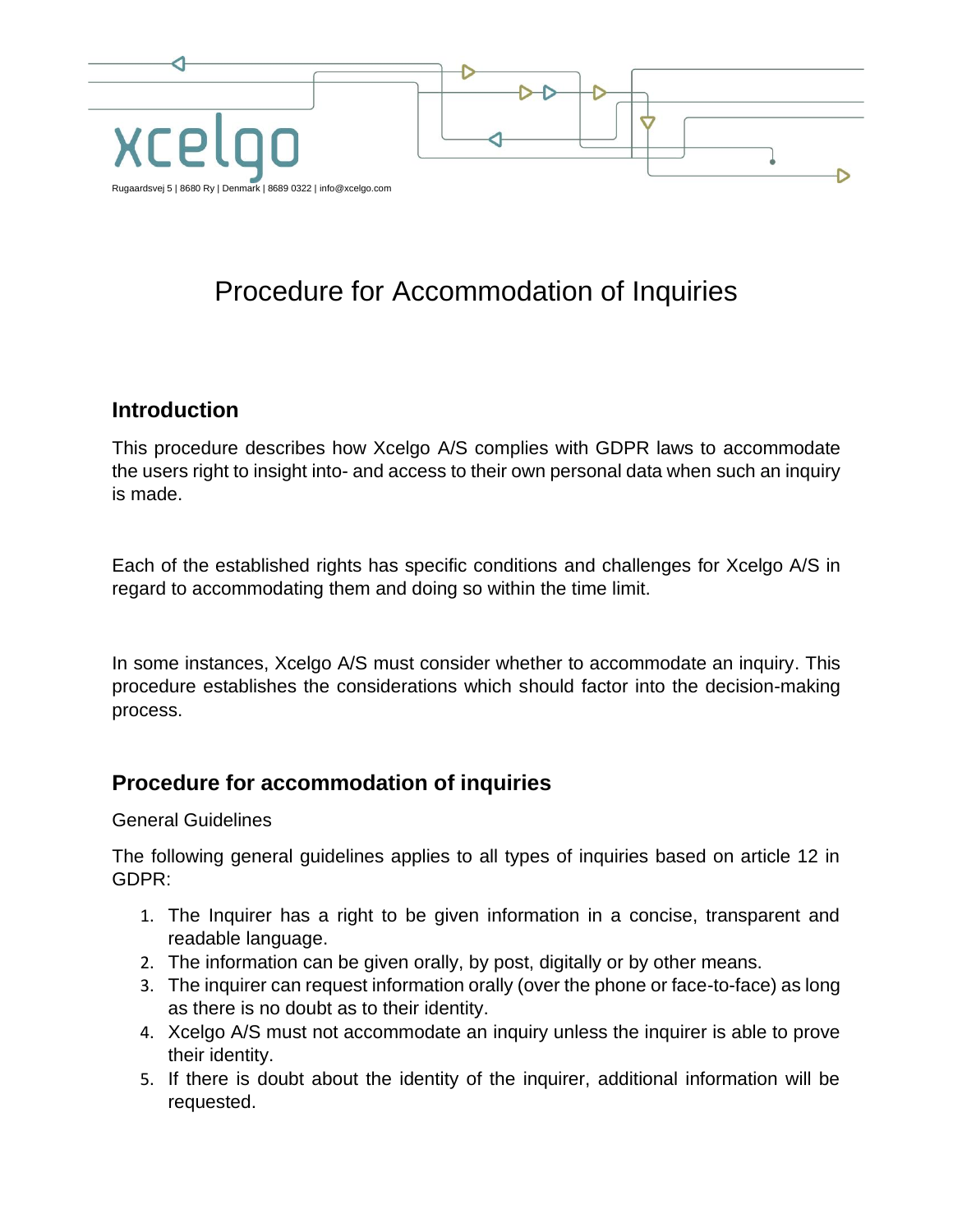

- 6. Xcelgo A/S must accommodate inquiries without unnecessary delay and no later than a month after the reception of the inquiry.
- 7. The answering time can be prolonged with an additional two months if the inquiry has a high level of complexity or pertains to a large amount of information. The inquirer must be informed of any delay as well as the reason for it no later than a month after the inquiry has been placed.
- 8. If Xcelgo A/S decides not to accommodate the inquiry, the inquirer must be informed immediately and no later than a month after the inquiry has been made. The inquirer must be informed of the cause of this decision as well as their right to complain to the [Datatilsyn.](https://www.datatilsynet.dk/)
- *9.* Inquiries are accommodated without payment unless the inquiry is *"manifestly unfounded or excessive"* (GDPR article 12). Xcelgo A/S will in such cases charge a reasonable fee or reject the inquiry.

Please see the precise wording of GDPR article 12 if any further clarification is necessary.

#### **Necessary steps in the procedure**

The individual steps in the inquiry procedure are elaborated in the table below.

| <b>Step</b>                         | <b>Description</b>                                                                                                                                                                                                                                                                                                      | <b>Responsible</b> |
|-------------------------------------|-------------------------------------------------------------------------------------------------------------------------------------------------------------------------------------------------------------------------------------------------------------------------------------------------------------------------|--------------------|
| Inquiry received                    | The inquirer sends an inquiry along with<br>personal ID using the request form<br>available on Xcelgo.com. The inquiry can<br>also be placed via mail, phone or personal<br>attendance. However, it is important that<br>the inquirer can identify themselves and<br>that Xcelgo A/S can document this<br>subsequently. |                    |
| Confirm identity of the<br>inquirer | The identity of the inquirer should be<br>confirmed via an approved method,<br>preferably in connection with the<br>submission of the request form.                                                                                                                                                                     |                    |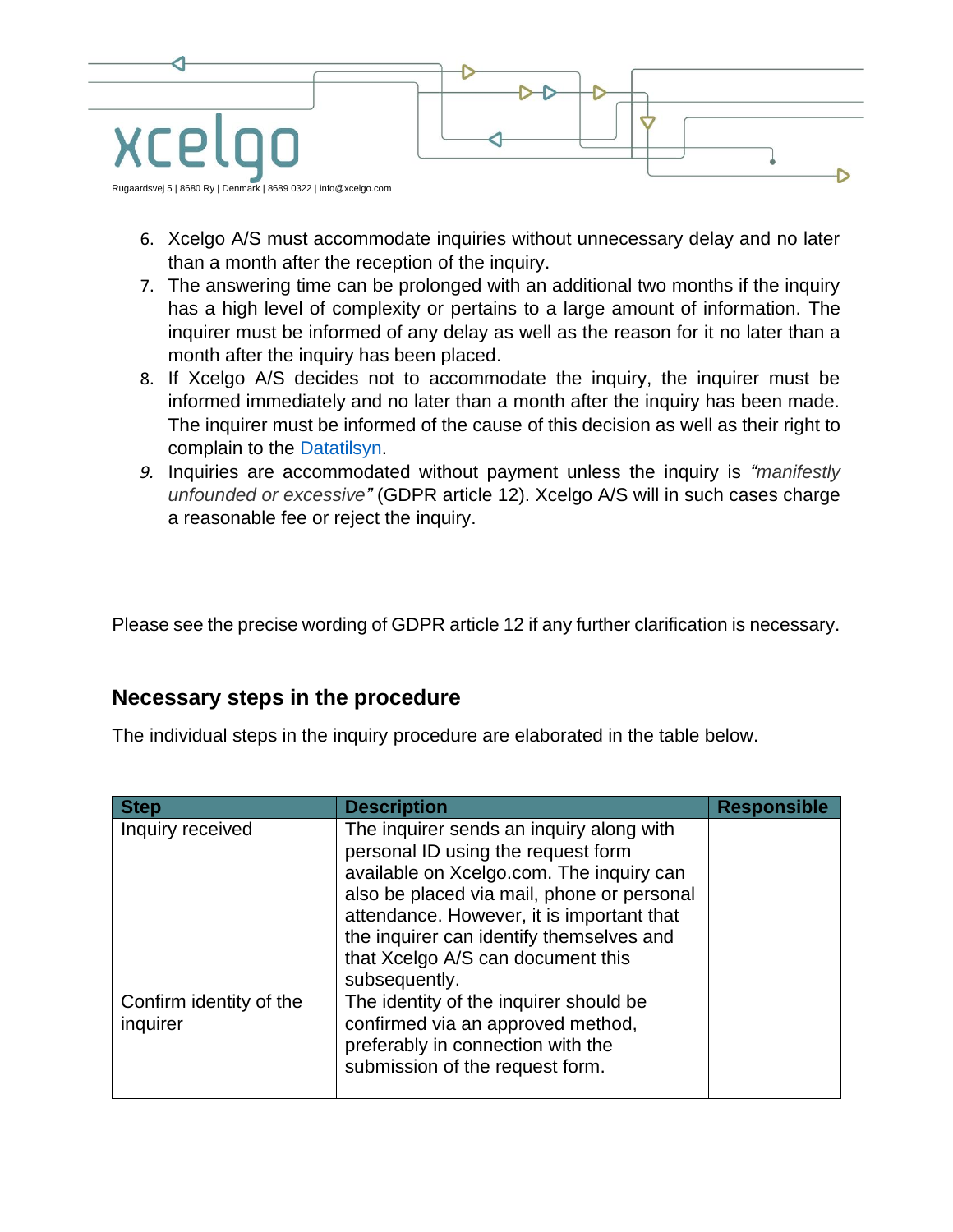

|                            | If the identity cannot be confirmed, the<br>inquirer will be asked to give additional<br>information. If the identity of the inquirer<br>still cannot be confirmed, the inquiry will be<br>rejected. The inquirer will be informed of<br>the reason for this. |  |
|----------------------------|---------------------------------------------------------------------------------------------------------------------------------------------------------------------------------------------------------------------------------------------------------------|--|
| Assess the validity of the | Assess if the inquiry is "manifestly                                                                                                                                                                                                                          |  |
| inquiry                    | unfounded or excessive". If this is the                                                                                                                                                                                                                       |  |
|                            | case, Xcelgo A/S will either reject the                                                                                                                                                                                                                       |  |
|                            | inquiry or charge a reasonable fee to                                                                                                                                                                                                                         |  |
|                            | process the inquiry.                                                                                                                                                                                                                                          |  |
| Fees for inquiry           | The inquirer must be informed before a fee                                                                                                                                                                                                                    |  |
|                            | is charged and given the chance to cancel                                                                                                                                                                                                                     |  |
|                            | the inquiry.                                                                                                                                                                                                                                                  |  |
| Collect relevant           | The type of inquiry will decide which                                                                                                                                                                                                                         |  |
| information                | relevant information will be collected. This                                                                                                                                                                                                                  |  |
|                            | might include planning of how the                                                                                                                                                                                                                             |  |
|                            | requested action will be performed.                                                                                                                                                                                                                           |  |
|                            | The inquirer must be informed if it takes                                                                                                                                                                                                                     |  |
|                            | more than the permitted month to                                                                                                                                                                                                                              |  |
|                            | accommodate the inquiry (at most two                                                                                                                                                                                                                          |  |
|                            | additional months) as well as the reasons                                                                                                                                                                                                                     |  |
|                            | why.                                                                                                                                                                                                                                                          |  |
| Fulfill the inquiry        | The requested action will be performed                                                                                                                                                                                                                        |  |
|                            | and the wanted information will be                                                                                                                                                                                                                            |  |
|                            | delivered to the inquirer electronically or by                                                                                                                                                                                                                |  |
|                            | other methods if this is preferred.                                                                                                                                                                                                                           |  |
| Save the case on a         | The case information will be saved on a                                                                                                                                                                                                                       |  |
| secure server              | secure server and erased when there is no                                                                                                                                                                                                                     |  |
|                            | longer any need to save it.                                                                                                                                                                                                                                   |  |

*Table 1 – Procedure steps*

#### **Withdrawal of consent**

The user has the right to withdraw their consent in any case where the legal authority for the processing is consent (This means where the processing is not based on another legal authority allowed under GDPR such as a contract or legitimate interest). Any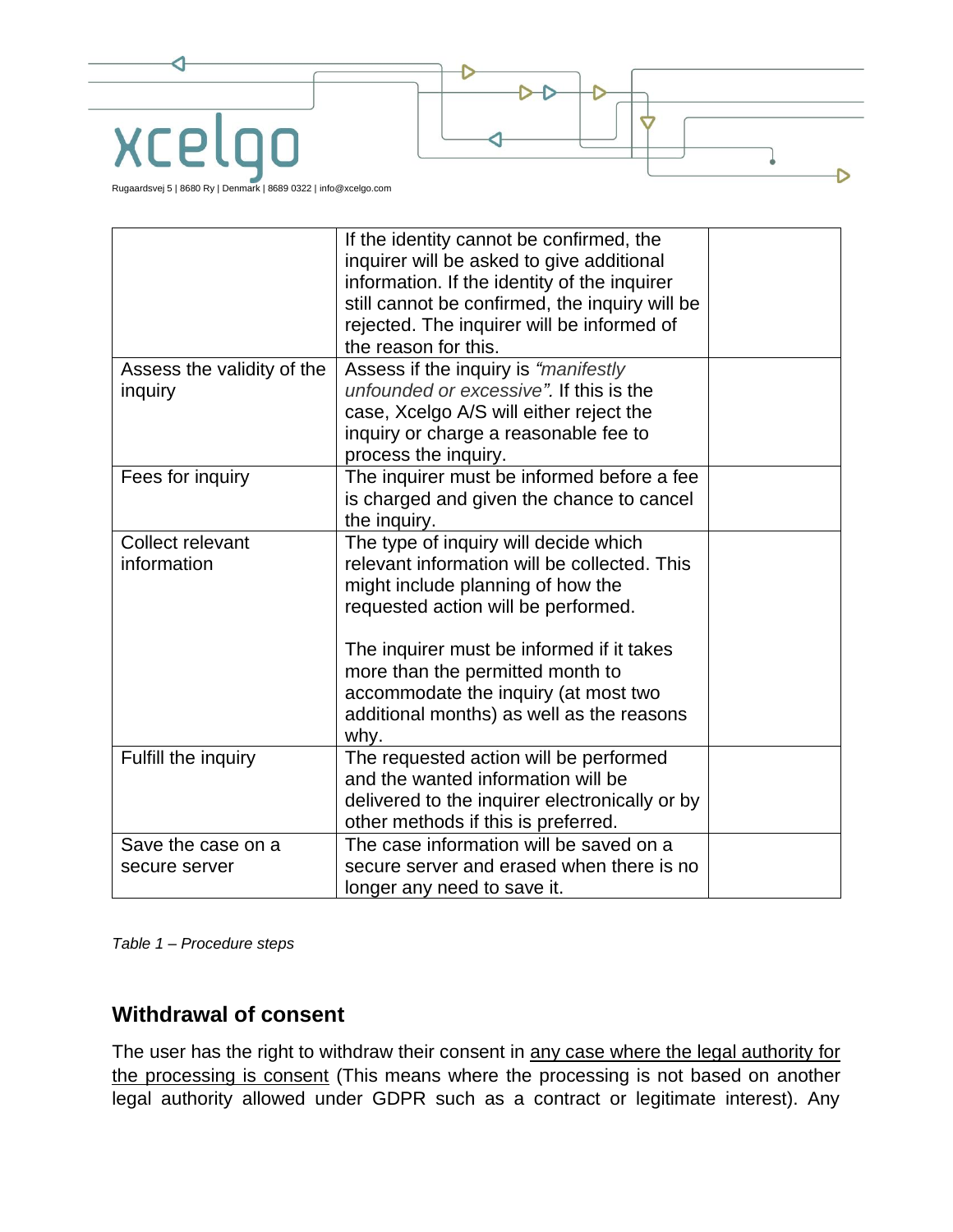

accommodation of an inquiry will thus begin with an assessment of whether consent is the legal authority for the processing of personal information. If this is not the case, the inquiry will be rejected based on the reason that the processing does not require the user's consent.

## **The right to be informed**

When personal data is collected from a user or another source the user has the right to be informed of the purpose of data collection as well as their rights to their own data. Compliance with this is described in the document *Procedure for preparation of confidentiality statements* which also states which information the user must receive as well as how and when they must receive them.

## **Right to insight**

A user has the right to know which of their data Xcelgo A/S processes, Gain access to said data and receive the following information:

- 1. The purpose of the processing
- 2. The type of personal data which is processed
- 3. If their data is shared with third parties and in this case who
- 4. If data is transferred to any third country or international organization, the user must receive information on security measures
- 5. How long personal data is stored (and the criteria for determining this period)
- 6. Where the personal data is collected from, if it is not collected directly from the user
- 7. If personal data is processed automatically, including profiling, and if so, the logical and potential consequences for the user

## **Right to rectification**

The user has the right to request rectification if any of their personal data is incorrect. This rectification will be based on information the user delivers themselves. If necessary, Xcelgo A/S must validate the information given by the user before the data is corrected.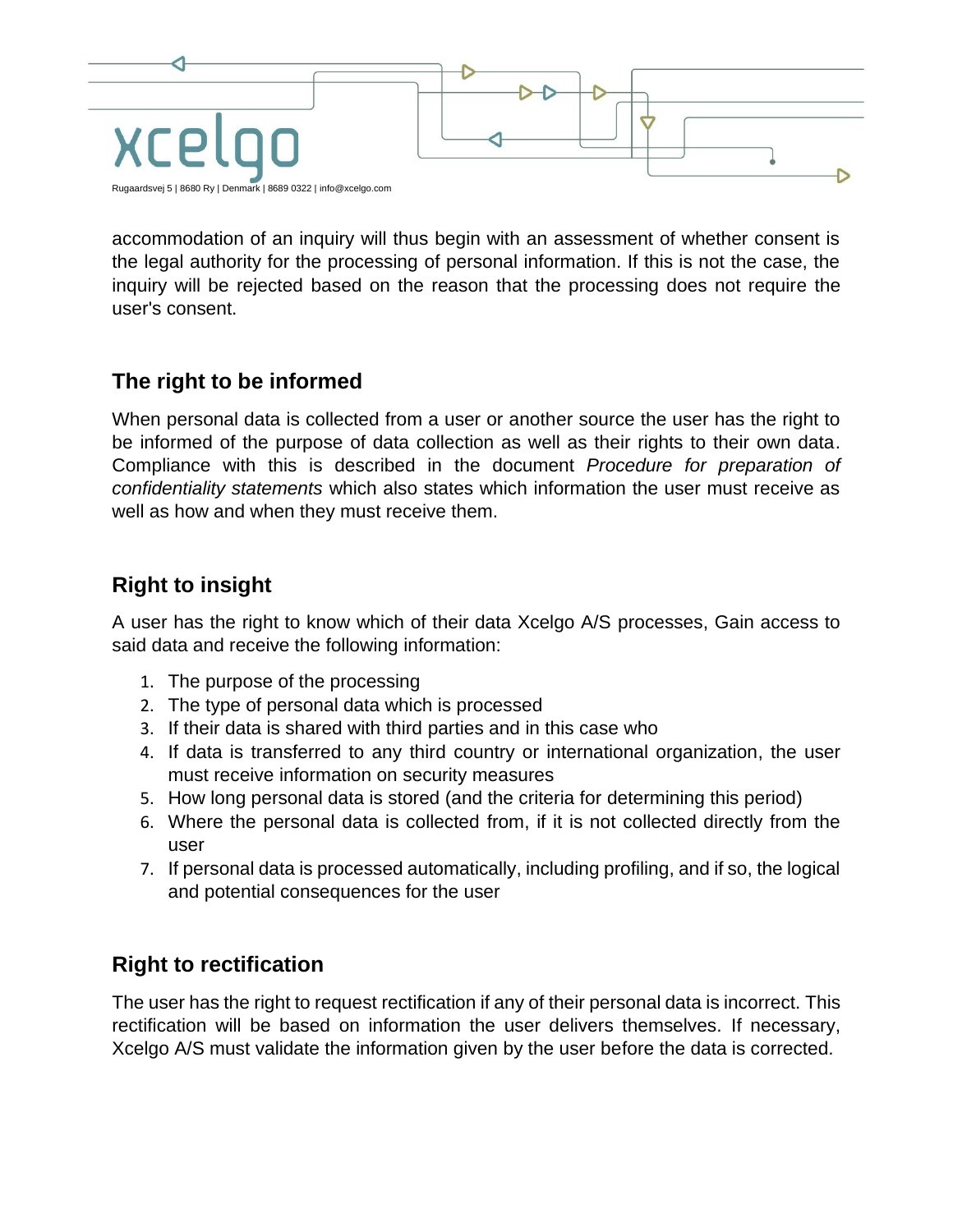

## **Right to erasure**

Also known as the 'right to be forgotten'. The user has the right to demand that Xcelgo A/S deletes all personal information about them without undue delay if any of the following applies:

- 1. Personal data is no longer necessary for the purpose for which it was collected
- 2. The user withdraws their consent and there is no other legal ground for the processing of their data
- 3. The user objects to the processing of their personal data and there is no other legal ground for the processing
- 4. The personal data has been processed illegally
- 5. Personal data must be deleted to comply with a lawful obligation
- 6. If the personal data was only relevant for the user when they were a child

Xcelgo A/S must make reasonable efforts to ensure the erasure, if the personal data has been published by Xcelgo A/S.

Xcelgo A/S must in every individual case assess whether the inquiry should be rejected based on the following:

- 1. Exercising the right to free speech and freedom of information
- 2. Compliance with lawful obligation
- 3. Consideration of societal interests in the field of public health
- 4. Archive purposes in the interest of the general public

#### **Right to restriction of processing**

The user has a right to restriction of processing of their personal data, if one of the following applies:

- 1. The accuracy of personal data is disputed by the user. The restriction applies until Xcelgo A/S has had the chance to establish if the personal data is correct.
- 2. The processing is illegal and the user objects to erasure of their personal data, instead requesting restriction of the processing.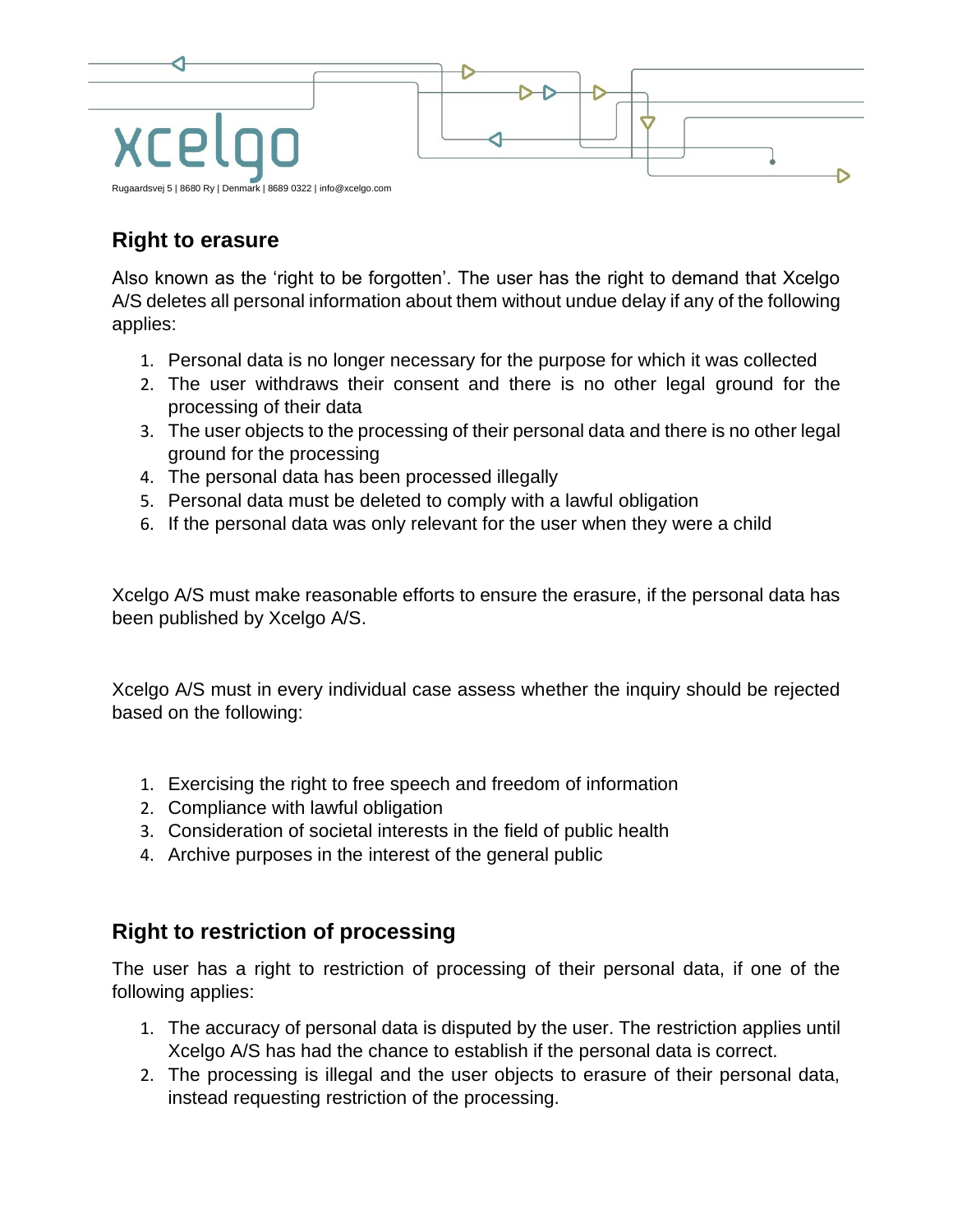

- 3. Xcelgo A/S no longer needs the personal data, but they are required for legal actions
- 4. A decision on objection to the processing is awaited

When the restriction of processing has been seen through, the data can be saved but not processed without the consent of the user unless there are legal reasons to do so (in which case the user must be informed). Any third party who processes the data on behalf of Xcelgo A/S must also be informed of the restrictions.

#### **Right to data portability**

The user has a right to request their personal data be available to them in a *'structured, commonly used and machine-readable format'* (GDPR article 20) and that the data be transferred to a third party if technically possible.

This only applies to personal data for which the legal basis is consent or contract as well as when the processing is automated.

The user can request that their personal data be transferred directly from Xcelgo A/S systems to another provider if possible.

## **Right to object**

The user has the right to object to processing based on the following legal ground at any time:

- 1. Implementation of assignments in the interest of the general public or under the exercise of public authority which Xcelgo A/S is encompassed by
- 2. Xcelgo A/S legitimate interests

When an objection has been received, Xcelgo A/S must justify which legal ground the processing is based on and restrict the processing until this has been done.

When the personal data is used for direct marketing purposes, Xcelgo A/S has no other choice than to stop processing the data.